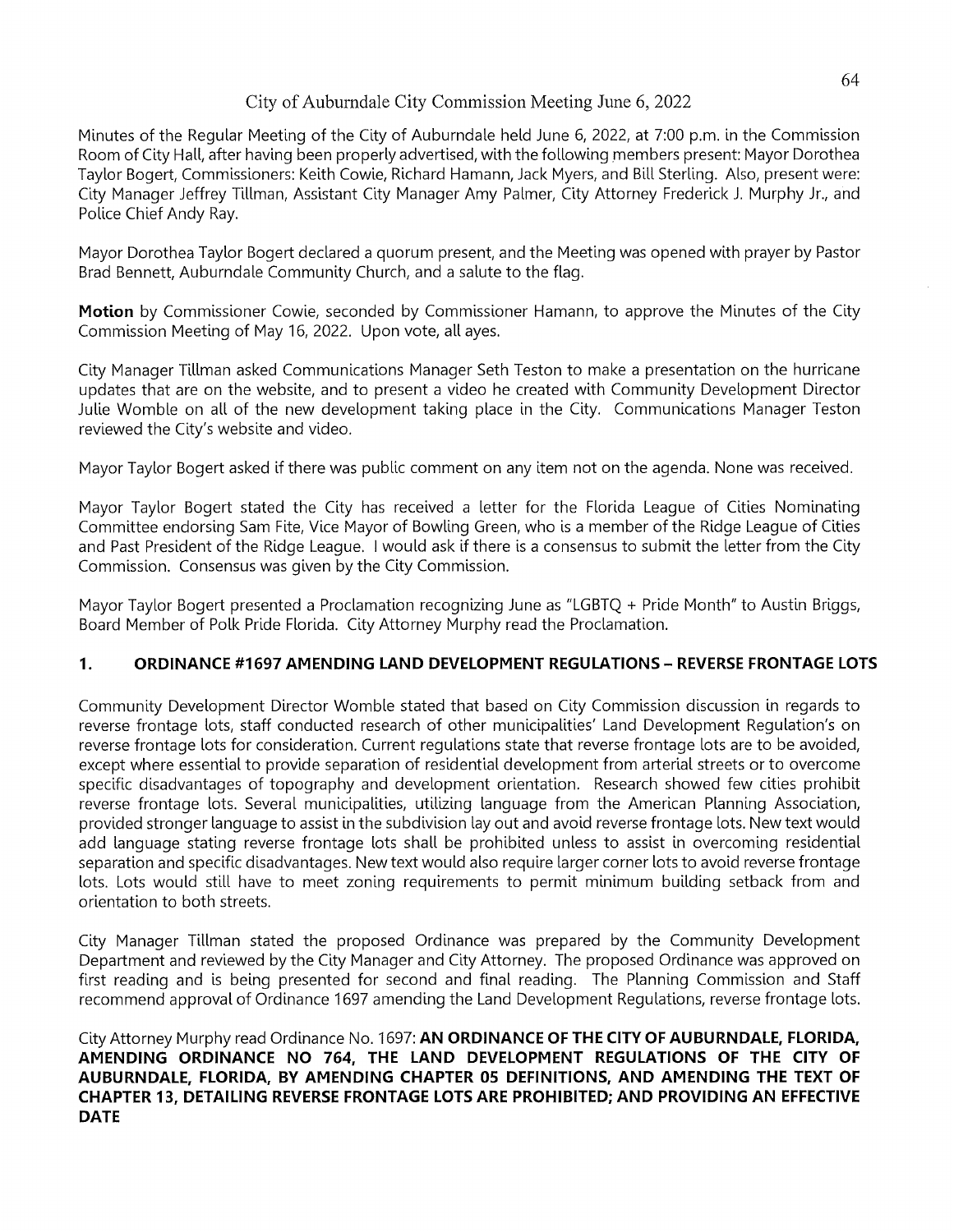# City of Auburndale City Commission Meeting June 6, 2022

Mayor Taylor Bogert asked for public comment. None was received.

**Motion** by Commissioner Cowie, seconded by Commissioner Sterling, to approve Ordinance No. 1697 as read. Upon vote, all ayes.

# **2. SECOND AMENDED AND RESTATED IMPLEMENTATION AGREEMENT SOUTHEAST WELLFIELD**

City Manager Tillman stated that in April 2021, the City together with other Polk Regional Water Cooperative (PRWC) member governments, approved and executed Implementation Agreements for the development of the Southeast Wellfield Lower Floridan Aquifer project and West Polk Wellfield Lower Floridan Aquifer project together with their associated water treatment facilities, water transmission lines, and supporting facilities. In March 2022, the City together with other PRWC member governments, approved and executed Amended and Restated Implementation Agreements for both projects to include modifications to meet various agencies' requirements necessary for financing and grant funding sources. The changes in the proposed Second Amended and Restated Implementation Agreements are minor and are being made to comply with edits provided to the PRWC by our lending partners, Water Infrastructure Finance and Innovation Act (WIFIA) financing program through the U.S. Environmental Protection Agency and the State Revolving Planning Loan Fund (SRF) through the Florida Department of Environmental Protection. The most significant change is the concept of "anchor project participants". For the Southeast Wellfield Project, the anchor project participants are Auburndale, Davenport, Haines City, Winter Haven, and Polk County. For the West Polk Wellfield Project, the anchor project participant is Lakeland.

Eric DeHaven, PRWC Executive Director, presented the changes being made to the Implementation Agreements. He stated that these Implementation Agreements define how much water the cities will receive from the PRWC, and looks at those water supplies as an alternative source in the future. It will help to enhance and sustain your water supply long term. This is the third version of the Implementation Agreements. The changes are relatively minor and being required by our funding partners. The idea of an anchor participant concept is suggested to enhance the Agreement and increase the credit worthiness of those participants in the Agreement.

City Manager Tillman stated the proposed Second Amended and Restated Implementation Agreements for the Southeast Wellfield Project and West Polk Wellfield Project were prepared by the PRWC Attorney and reviewed by the Public Works Director, City Manager and City Attorney. Staff recommends approval of the Second Amended and Restated Implementation Agreements for the Southeast Wellfield Project.

City Attorney Murphy reiterated that the concept of an anchor participant is being introduced and is based on the amount of water allotment a project participant has estimated it will get from each project. That is why there are 5 anchor participants in the Southeast project and only one in the West Polk project. It is suggested that it does increase the credit worthiness of the project participants and is being requested by our funding partners. Language is being worked on in the master bond resolution and in the loan documents that is being suggested to allow a degree of flexibility in any future expansions of either of the projects or as potential withdrawal changes, or addition of parties occurs. It is not certain that the funding partners will agree to such language but it is being explored.

Mayor Taylor Bogert asked for public comment. None was received.

**Motion** by Commissioner Cowie, seconded by Commission Hamann, to approve the Second Amended and Restated Implementation Agreement for the Southeast Wellfield.

Discussion followed on percentage of water Auburndale will be allotted in the Agreement and being designated as an anchor participant.